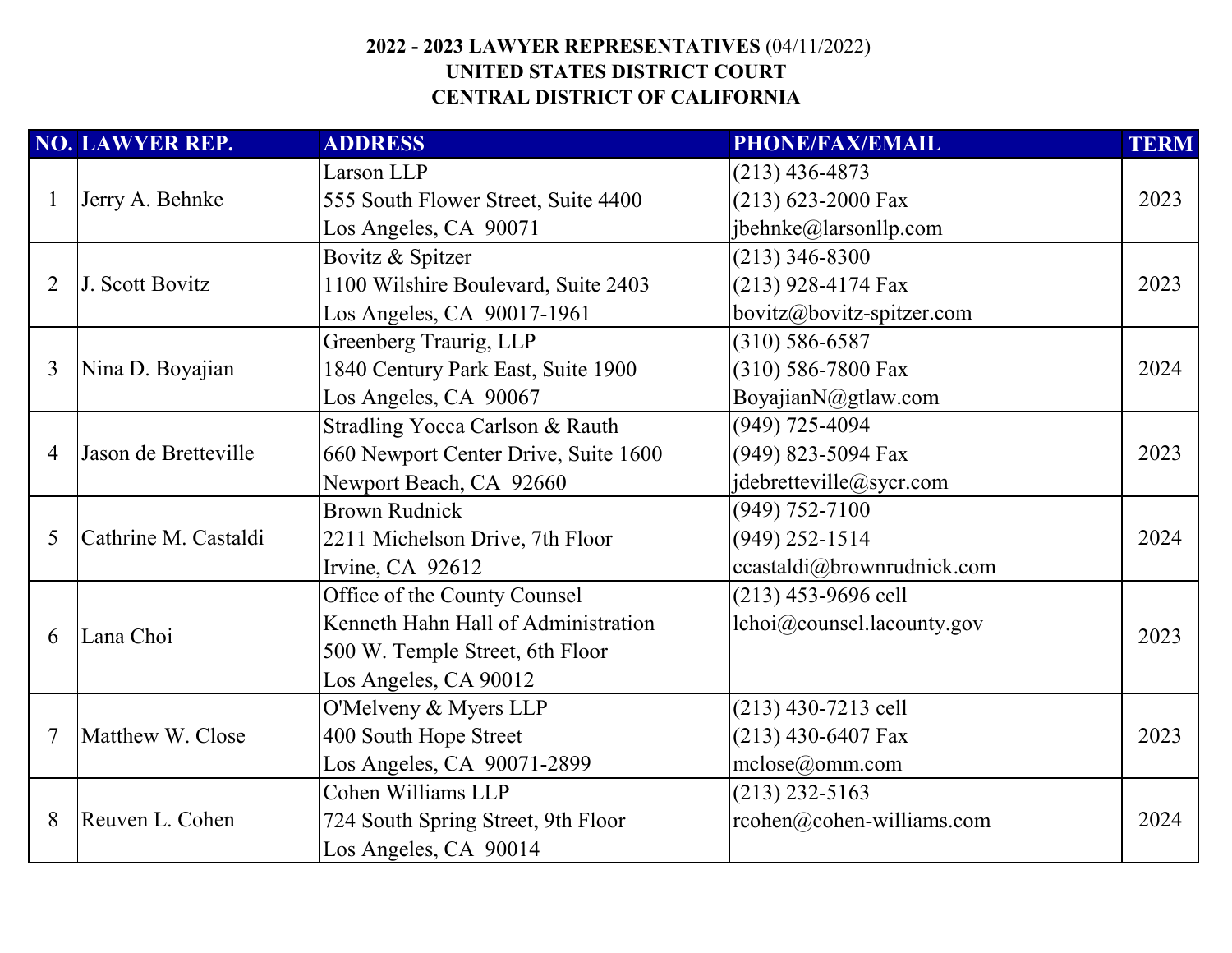|    | <b>NO. LAWYER REP.</b> | <b>ADDRESS</b>                           | <b>PHONE/FAX/EMAIL</b>             | <b>TERM</b> |
|----|------------------------|------------------------------------------|------------------------------------|-------------|
|    |                        | Jackson Lewis P.C.                       | (949) 885-1360 Main                |             |
| 9  |                        | 200 Spectrum Center Dr., Suite 500       | (949) 885-5260 Direct              | 2023        |
|    | Arthur K. Cunningham   | Irvine, CA 92618                         | (951) 961-0464 Mobile              |             |
|    |                        |                                          | Arthur.Cunningham@Jacksonlewis.com |             |
|    |                        | Steptoe & Johnson LLP                    | $(213)$ 439-9428                   |             |
| 10 | Robyn C. Crowther      | 633 West 5th Street, Suite 1900          | $(213)$ 438-7028 Fax               | 2024        |
|    |                        | Los Angeles, CA 90071                    | rcrowther@steptoe.com              |             |
|    |                        | <b>Bush Gottlief, A Law Corportation</b> | $(818)$ 973-3220                   |             |
| 11 | Lisa C. Demidovich     | 801 North Brand Boulevard, Suite 950     | (818) 973-3201 Fax                 | 2023        |
|    |                        | Glendale, CA 91203                       | ldemidovich@bushgottlieb.com       |             |
|    |                        | City of Los Angeles, City Hall East      | $(213)$ 978-2212                   |             |
| 12 | Jonathan H. Eisenman   | 200 North Main Street, 7th Floor         | jonathan.eisenman@lacity.org       | 2023        |
|    |                        | Los Angeles, CA 90012                    |                                    |             |
|    |                        | <b>Sidley Austin LLP</b>                 | $(213) 896 - 6044$                 |             |
| 13 | Lisa M. Gilford        | 555 West Fifth Street, Suite 4000        | $(213)$ 896-6600 Fax               | 2023        |
|    |                        | Los Angeles, CA 90013                    | lgilford@sidley.com                |             |
|    |                        | Weiland Golden Goodrich LLP              | $(714)$ 966-1000                   |             |
| 14 | David M. Goodrich      | 650 Town Center Drive, Suite 600         | dgoodrich@wgllp.com                | 2024        |
|    |                        | Costa Mesa, CA 92626                     |                                    |             |
|    |                        | Snap Inc.                                | $(310) 720 - 0483$                 |             |
| 15 | Amber M. Grayhorse     | 2950 31st Street                         | agrayhorse@snapchat.com            | 2023        |
|    |                        | Santa Monica, CA 90291                   |                                    |             |
|    |                        | Ross LLP                                 | $(310) 592 - 2144$                 |             |
| 16 | Nathan J. Hochman      | 1900 Avenue of the Stars, Suite 1225     | nhochman@rossllp.la                | 2024        |
|    |                        | Los Angeles, CA 90067                    |                                    |             |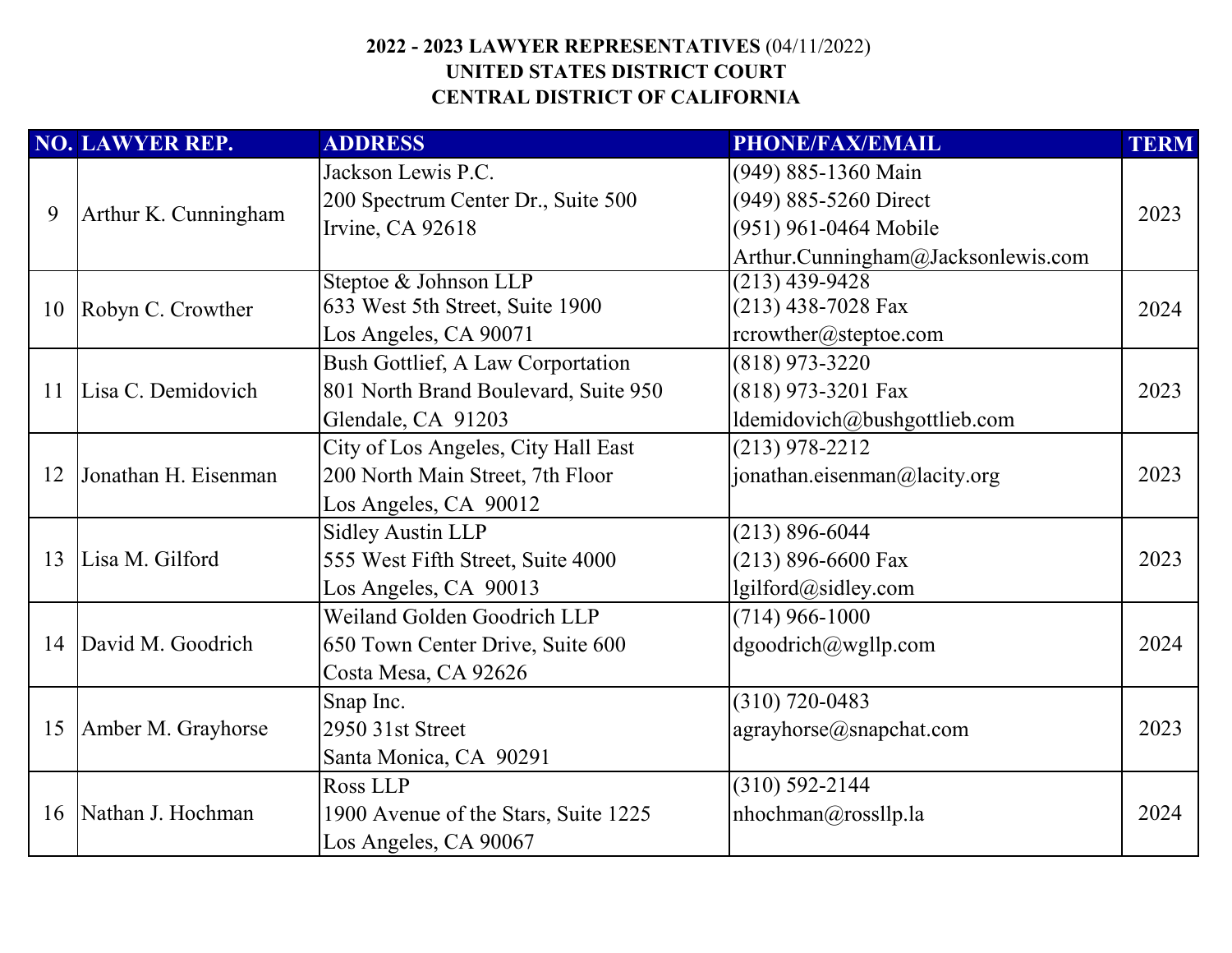|    | <b>NO. LAWYER REP.</b>            | <b>ADDRESS</b>                              | PHONE/FAX/EMAIL             | <b>TERM</b> |
|----|-----------------------------------|---------------------------------------------|-----------------------------|-------------|
|    |                                   | Finlayson Toffer Roosevelt & Lilly LLP      | $(949)$ 759-3810            |             |
| 17 | Scott B. Lieberman                | 15615 Alton Parkway, Suite 250              | (949) 759-3812 Fax          | 2023        |
|    |                                   | Irvine, CA 92618-7308                       | slieberman@ftrlfirm.com     |             |
|    |                                   | Bienert   Katzman   Littrell   Williams LLP | $(949)$ 369-3700            |             |
| 18 | John L. Littrell                  | 903 Calle Amanecer, Suite 350               | (949) 369-3701 Fax          | 2023        |
|    |                                   | San Clemente, CA 92673                      | jlittrell@bklwlaw.com       |             |
|    |                                   | Smiley Wang-Ekvall, LLP                     | $(714)$ 445-1000            |             |
| 19 | Robert S. Marticello,<br>Co-Chair | 3200 Park Center Drive, Suite 250           | $(714)$ 445-1002 Fax        | 2023        |
|    |                                   | Costa Mesa, CA 92626                        | rmarticello@swelawfirm.com  |             |
|    |                                   | Jones Day                                   | $(949) 553 - 7505$          |             |
| 20 | Cheryl L. O'Connor                | 3161 Michelson Drive, Suite 800             | $(949) 553 - 7539$          | 2024        |
|    |                                   | Irvine, CA 92612                            | coconnor@jonesday.com       |             |
|    |                                   | Sheppard, Mullin, Richter & Hampton, LLP    | $(714) 513 - 5100$          |             |
| 21 | Sean P. O'Connor                  | 650 Town Center Drive, 4th Floor            | (714) 513-5130 Fax          | 2023        |
|    |                                   | Costa Mesa, CA 92626                        | soconnor@sheppardmullin.com |             |
|    |                                   | Pachulski Stang Ziehl & Jones LLP           | $(310)$ 277-6910            |             |
| 22 | Malhar S. Pagay                   | 10100 Santa Monica Blvd., 13th Floor        | mpagay@pszjlaw.com          | 2023        |
|    |                                   | Los Angeles, CA 90067                       |                             |             |
|    |                                   | Troutman Pepper Hamilton Sanders LLP        | (310) 828-8131 Home Office  |             |
| 23 | Pamela S. Palmer                  | 350 South Grand Avenue, Suite 3400          | (213) 928-9814 Direct       | 2023        |
|    |                                   | Los Angeles, CA 90071-3427                  | (310) 403-7071 Mobile       |             |
|    |                                   |                                             | pamela.palmer@troutman.com  |             |
|    |                                   | <b>Federal Public Defender</b>              | $(213) 894 - 3218$          |             |
| 24 | Cuauhtemoc Ortega                 | 321 East 2nd Street                         | $(213) 894 - 0081$ Fax      | <b>OPEN</b> |
|    |                                   | Los Angeles, CA 90012                       | cuauhtemoc ortega@fd.org    |             |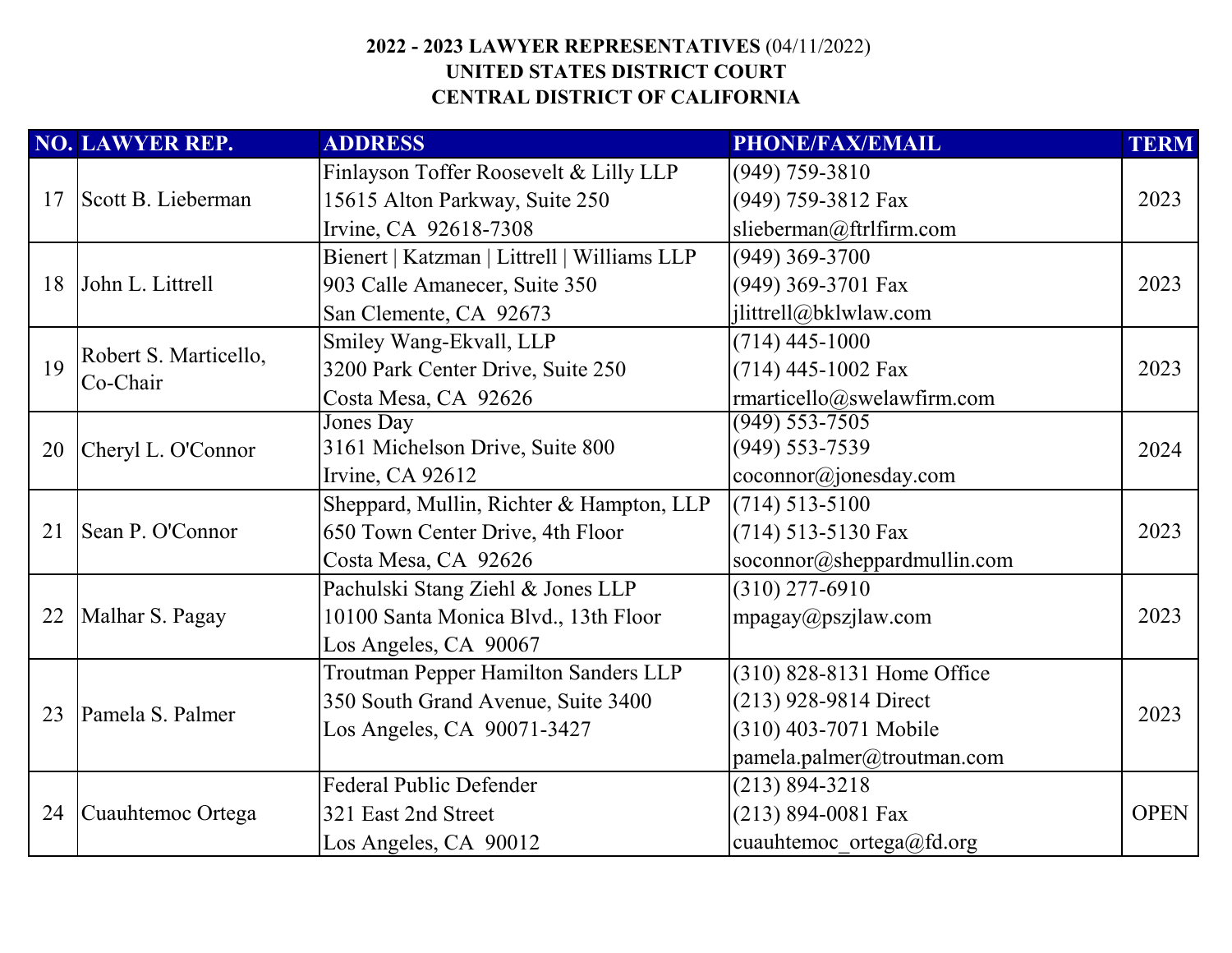|    | <b>NO. LAWYER REP.</b>           | <b>ADDRESS</b>                      | <b>PHONE/FAX/EMAIL</b>            | <b>TERM</b> |
|----|----------------------------------|-------------------------------------|-----------------------------------|-------------|
|    |                                  | <b>Federal Trade Commission</b>     | $(310)$ 824-4300                  |             |
| 25 | Robert J. Quigley                | 10990 Wilshire Blvd, Ste 400        | rquigley@ftc.gov                  | 2024        |
|    |                                  | Los Angeles, CA 90024               |                                   |             |
|    |                                  | <b>Public Counsel</b>               | $(213)$ 385-2977                  |             |
| 26 | Mary Tanagho Ross                | 610 South Ardmore Avenue            | (213) 385-9089 Fax                | 2024        |
|    |                                  | Los Angeles, CA 90005               | mross@public <b>course</b> log    |             |
|    |                                  | Cohen Williams LLP                  | $(213)$ 232-5146                  |             |
| 27 | Michael V. Schafler,<br>Co-Chair | 724 South Spring Street, 9th Floor  | $(213)$ 232-5167 Fax              | 2023        |
|    |                                  | Los Angeles, CA 90014               | mschafler@cohen-williams.com      |             |
|    |                                  | Keller/Anderle                      | $(949)$ 476-8700                  |             |
| 28 | Chase A. Scolnick                | 18300 Von Karman Avenue, Suite 930  | cscolnick@kelleranderle.com       | 2023        |
|    |                                  | Irvine, CA 92612                    |                                   |             |
|    |                                  | Polsinelli LLP                      | $(310) 556 - 1801$                |             |
| 29 | Randye B. Soref                  | 2049 Century Park East, Suite 2900  | $(310)$ 556-1802 Fax              | 2023        |
|    |                                  | Los Angeles, CA 90067               | $\text{rsoref}(a)$ polsinelli.com |             |
|    |                                  | Reorg Research, Inc.                | $(646) 780 - 0302$                |             |
| 30 | Cathy Ta                         | Post Office Box 861715              | cathyta.ct@gmail.com              | 2023        |
|    |                                  | Los Angeles, CA 90086               | cta@reorg.com                     |             |
|    |                                  | Danning Gill Israel & Krasnoff, LLP | $(310)$ 277-0077                  |             |
| 31 | John N. Tedford                  | 1901 Avenue Of The Stars, Suite 450 | $(310)$ 277-5735 Fax              | 2024        |
|    |                                  | Los Angeles, CA 90067               | jtedford@DanningGill.com          |             |
|    |                                  | Paul Hastings LLP                   | $(213) 683 - 6280$                |             |
| 32 | David M. Walsh                   | 515 South Flower Street, Suite 2500 | $(213)$ 996-3280 Fax              | 2024        |
|    |                                  | Los Angeles, CA 90071               | davidwalk@paulhastings.com        |             |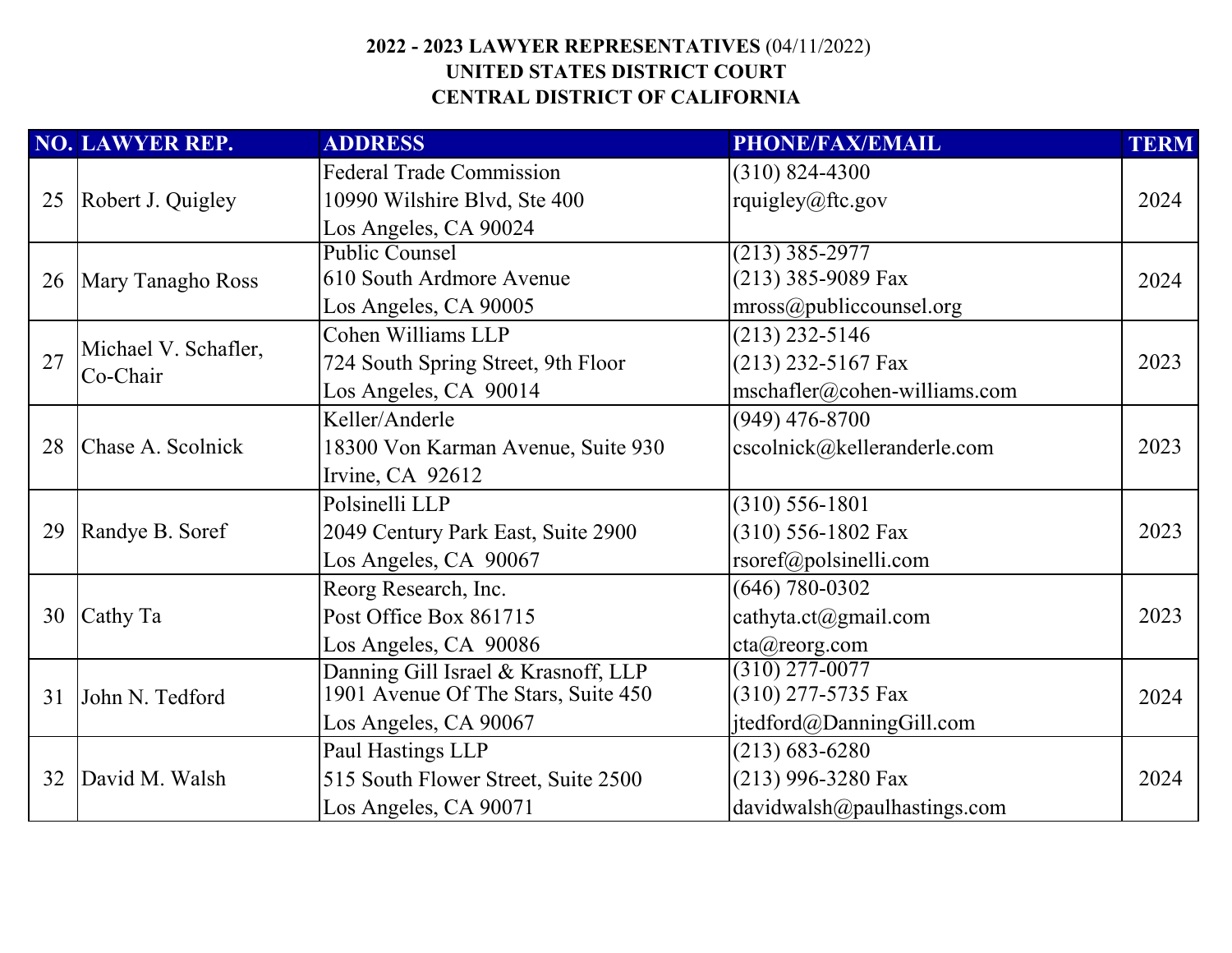|    | <b>NO. LAWYER REP.</b> | <b>ADDRESS</b>                    | PHONE/FAX/EMAIL                          | <b>TERM</b> |
|----|------------------------|-----------------------------------|------------------------------------------|-------------|
|    |                        | United States Attorney's Office   | $(213) 894 - 0622$                       |             |
|    | Tracy L. Wilkison      | U.S. Courthouse, Suite 1208       | TWilkison@usdoj.gov                      | <b>OPEN</b> |
| 33 |                        | 312 North Spring Street           |                                          |             |
|    |                        | Los Angeles, CA 90012             |                                          |             |
|    |                        | Norton Rose Fulbright US LLP      | $(213) 892 - 9200$                       |             |
|    |                        | 555 South Flower Street, Floor 41 | (213) 892 9346 Direct                    |             |
|    | 34 Rebecca J. Winthrop | Los Angeles, CA 90071             | $(213)$ 892-9494 Fax                     | 2024        |
|    |                        |                                   | rebecca.winthrop@nortonrosefulbright.com |             |
|    | Tina Wolfson           | AHDOOT & WOLFSON, PC              | $(310)$ 474-9111                         |             |
| 35 |                        | 2600 W. Olive Avenue, Suite 500   | $(310)$ 474-8585 Fax                     | 2023        |
|    |                        | Burbank, CA 91505-4521            | twolfson@ahdootwolfson.com               |             |
|    |                        | Post Office Box 10411             | $(949)$ 722-1630                         |             |
|    | 36 Laurel R. Zaeske    | Newport Beach, CA 92658           | $l$ rzaeske $l$ @gmail.com               | 2023        |
|    |                        |                                   |                                          |             |
| 37 |                        | Umberg Zipser LLP                 | $(949)$ 679-0052                         |             |
|    | Dean J. Zipser         | 1920 Main Street, Suite 750       | $(949)$ 679-0461 Fax                     | 2024        |
|    |                        | Irvine, CA 92614                  | $\text{dzipser}(a)$ umbergzipser.com     |             |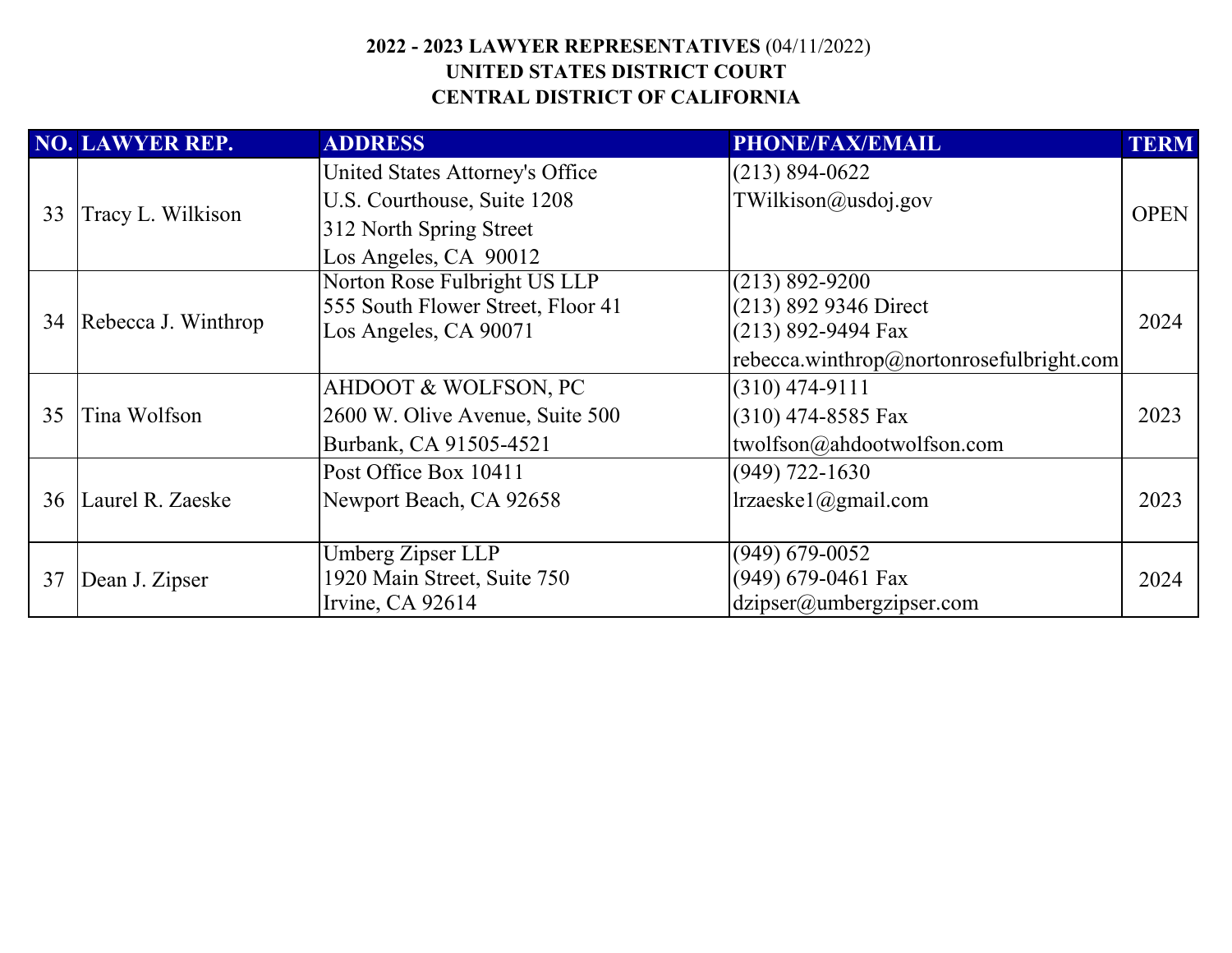#### **2022 - 2023 LAWYER REPRESENTATIVE ALTERNATES**

|  | NO. LAWYER REP.   | <b>ADDRESS</b>                           | PHONE/FAX/EMAIL            | <b>TERM</b> |
|--|-------------------|------------------------------------------|----------------------------|-------------|
|  |                   | Heston & Heston, Attorneys at Law        | $(949)$ 222-1041           |             |
|  | Ricard G. Heston  | 19700 Fairchild Road, Suite 280          | (949) 222-1043 Fax         | 2023        |
|  |                   | Irvine, CA 92621                         | rheston@hestonlaw.com      |             |
|  |                   | Spertus, Landes & Umhofer, LLP           | $(213)$ 205-6520           |             |
|  | Samuel A. Josephs | 617 West 7th Street, Suite 200           | $(213)$ 205-6521 Fax       | 2023        |
|  |                   | Los Angeles, CA 90017                    | sjosephs@spertuslaw.com    |             |
|  |                   | Brutzkus Gubner Rozansky Seror Weber LLP | $(818) 827 - 9000$         |             |
|  | Philip J. Bonoli  | 21650 Oxnard Street, Suite 500           | $(818)$ 827-9013 Fax       | 2023        |
|  |                   | Woodland Hills, CA 91367                 | $pbonoli(\omega)$ bg.law   |             |
|  |                   | Cader Adams LLP                          | $(213)$ 408-4085           |             |
|  | Yasmin Cader      | 865 S. Figueroa Street, 31st Floor       | yasmincader@caderadams.com | 2023        |
|  |                   | Los Angeles, CA 90017                    |                            |             |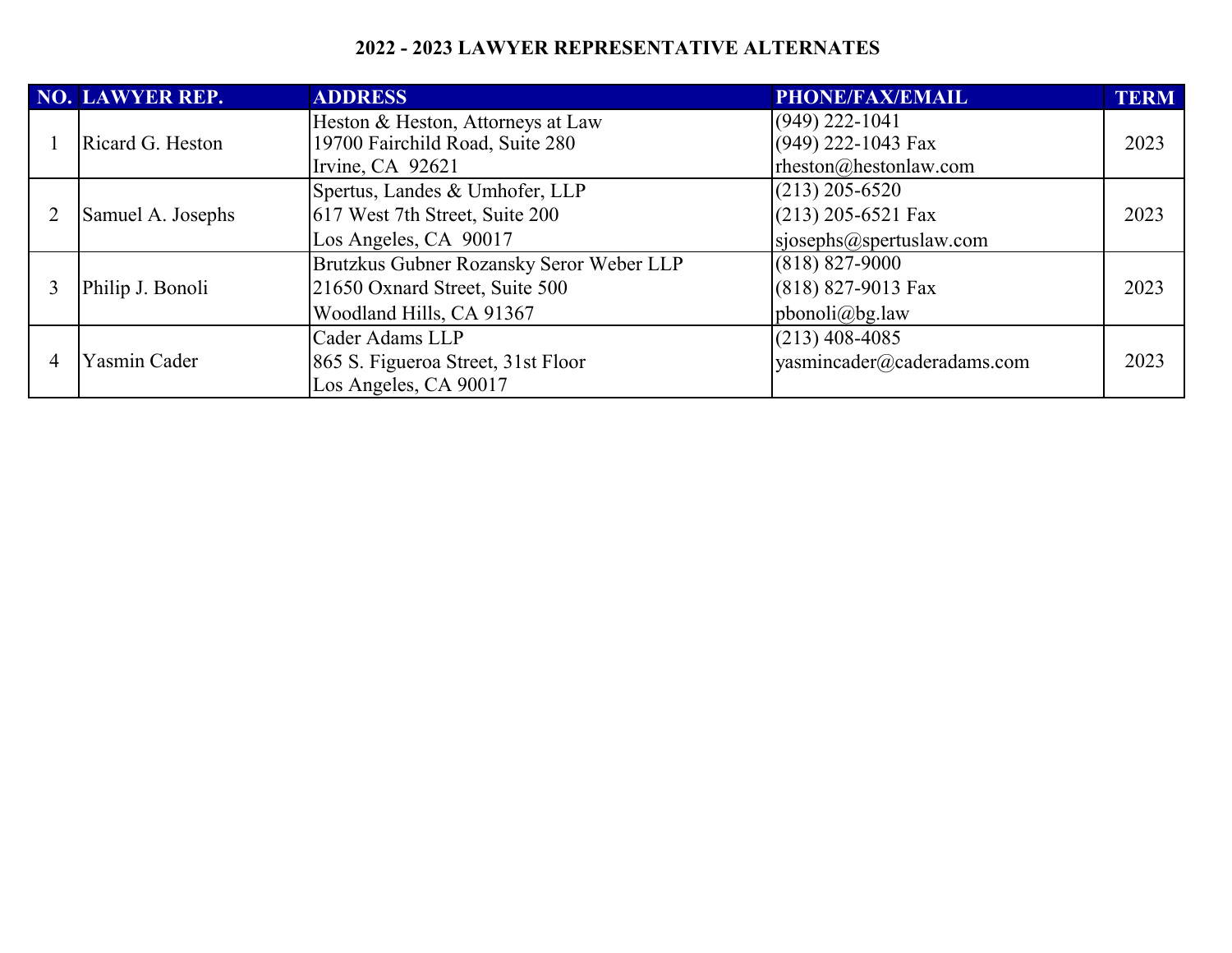# **2022 - 2023 EX-OFFICIO LAWYER REPRESENTATIVES**

|   | NO. LAWYER REP.       | <b>ADDRESS</b>                            | <b>PHONE/FAX/EMAIL</b>        | <b>TERM</b> |
|---|-----------------------|-------------------------------------------|-------------------------------|-------------|
|   |                       | Theodora Oringher                         | $(714)$ 549-6200              |             |
|   | Panteha Abdollahi     | 535 Anton Blvd, Ninth Floor               | $(714) 549 - 6122$            | 2023        |
|   |                       | Costa Mesa, CA 92626-7109                 | pabdollahi@tocounsel.com      |             |
|   |                       | Corrigan Welbourn & Stokke APLC           | $(949)$ 251-0330              |             |
| 2 | Katherine T. Corrigan | 4100 Newport Place Drive, Suite 550       | (949) 251-1181 Fax            | 2023        |
|   |                       | Newport Beach, CA 92660                   | kate@cwsdefense.com           |             |
|   |                       | Bird, Marella, Boxer, Wolpert, Nessim,    | $(310)$ 201-2100              |             |
| 3 | Mark T. Drooks        | Drooks, Licenberg & Rhow, P.C.            | (310) 201-2110 Drooks         | 2023        |
|   |                       | 1875 Century Park East, Suite 2300        | mdrooks@birdmarella.com       |             |
|   |                       | Los Angeles, CA 90067                     |                               |             |
|   |                       | Public Law Center                         | (714) 541-1010 ext. 290       |             |
| 4 | Leigh E. Ferrin       | 601 Civic Center Drive West               | $(714) 541 - 5157$            | 2023        |
|   |                       | Santa Ana, CA 92701                       | lferrin@publiclawcenter.org   |             |
|   |                       | <b>Umberg Zipser</b>                      | $(949) 679 - 0052$            |             |
| 5 | Mark A. Finkelstein   | 1920 Main Street, Suite 750               | (949) 679-0461 Fax            | 2023        |
|   |                       | Irvine, CA 92614                          | mfinkelstein@umbergzipser.com |             |
|   |                       | Nixon Peabody LLP                         | $(213) 629 - 6019$            |             |
| 6 | Jason P. Gonzalez     | 555 West 5th Street, 46th Floor           | (866) 233-7749 Fax            | 2023        |
|   |                       | Los Angeles, CA 90013                     | jgonzalez@nixonpeabody.com    |             |
|   |                       | Landau Law LLP                            | (310) 557-0050 Main           |             |
|   | Peter Gurfein         | 1880 Century Park East, Suite 1101        | $(310)$ 557-0056 Fax          | 2023        |
|   |                       | Los Angeles, CA 90067                     | pgurfein@landaufirm.com       |             |
|   |                       | Knobbe, Martens, Olson & Bear, LLP.       | $(949) 721 - 2832$            |             |
| 8 | Joseph F. Jennings    | 2040 Main Street, 14th Floor              | (949) 760-9502 Fax            | 2023        |
|   |                       | Irvine, CA 92614                          | joe.jennings@knobbe.com       |             |
|   |                       | Levene Neale Bender Yoo & Brill LLP       | $(310)$ 229-1234              |             |
| 9 | Eve H. Karasik        | 10250 Constellation Boulevard, Suite 1700 | (310) 229-1244 Fax            | 2023        |
|   |                       | Los Angeles, CA 90067                     | ehk@lnbyb.com                 |             |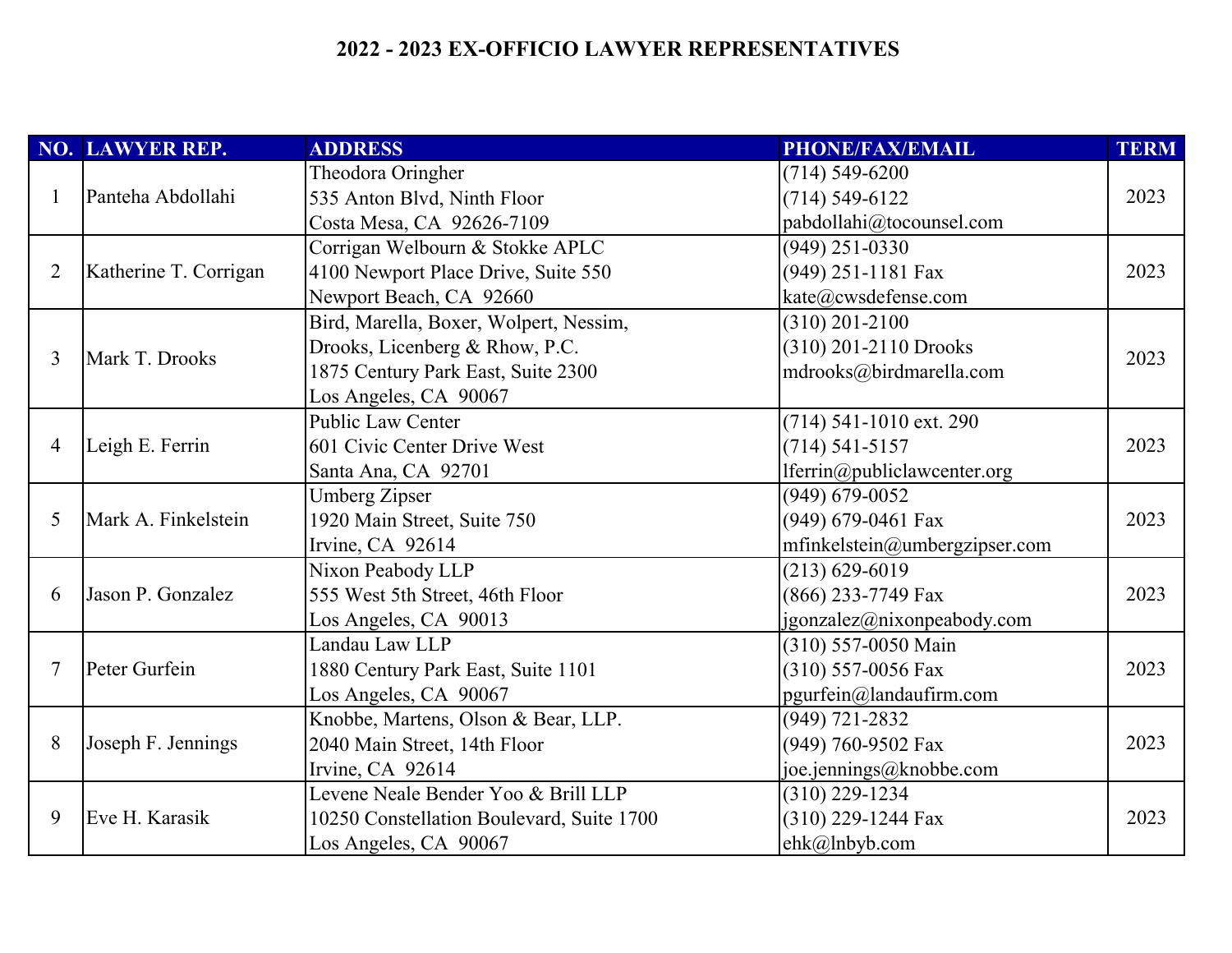# **2022 - 2023 EX-OFFICIO LAWYER REPRESENTATIVES**

|    | NO. LAWYER REP.         | <b>ADDRESS</b>                       | <b>PHONE/FAX/EMAIL</b>    | <b>TERM</b> |
|----|-------------------------|--------------------------------------|---------------------------|-------------|
|    | Daniel B. Levin         | Munger Tolles & Olson LLP            | $(213) 683 - 9135$        |             |
| 10 |                         | 355 South Grand Avenue, 35th Floor   | $(213)$ 683-5135 Fax      | 2023        |
|    |                         | Los Angeles, CA 90071                | daniel.levin $@$ mto.com  |             |
|    |                         | Theodora Oringher PC                 | (714) 549-6181 Direct     |             |
| 11 | William N. Lobel        | 535 Anton Blvd, Ninth Floor          | $(714)$ 549-6201 Fax      | 2023        |
|    |                         | Costa Mesa, CA 92626-7109            | wlobel@tocounsel.com      |             |
|    |                         | Ropes & Gray LLP                     | (415) 315-2301 Work       |             |
| 12 | Amy Jane Longo          | Three Embarcadero Center             | (949) 510-6221 Cell       | 2023        |
|    |                         | San Francisco, California 94111-4006 | amy.longo@ropesgray.com   |             |
|    |                         |                                      |                           |             |
|    |                         | Kaplan Marino APC                    | $(310) 557 - 0007$        |             |
| 13 | Nina Marino             | 1546 North Fairfax Avenue            | (310) 275-4651 Fax        | 2023        |
|    |                         | Los Angeles, CA 90046                | marino@kaplanmarino.com   |             |
|    |                         | Loyola Law School                    | $(213) 736 - 8143$        |             |
| 14 | Paula M. Mitchell       | 919 Albany Street                    | paula.mitchell@lls.edu    | 2023        |
|    |                         | Los Angeles, CA 90015                |                           |             |
|    |                         | <b>Consumer Rights Project</b>       | $(213)$ 385-2977 ext. 146 |             |
| 15 | Cindy Pánuco            | <b>Public Counsel</b>                | $(213)$ 201-4722 Fax      | 2023        |
|    |                         | 610 South Ardmore Avenue             | cpanuco@publiccounsel.org |             |
|    |                         | Los Angeles, CA 90005                |                           |             |
|    |                         | Pagter and Perry Isaacson APLC       | $(714) 541 - 6072$        |             |
| 16 | Misty A. Perry-Isaacson | 525 Cabrillo Park Drive, Suite 104   | $(714)$ 541-6897 Fax      | 2023        |
|    |                         | Santa Ana, CA 92701                  | misty@ppilawyers.com      |             |
|    |                         | Morrison & Foerster LLP              | $(213) 892 - 5428$        |             |
| 17 | <b>Bita Rahebi</b>      | 707 Wilshire Boulevard               | $(213)$ 892-5454 Fax      | 2023        |
|    |                         | Los Angeles, CA 90017-3543           | BRahebi@mofo.com          |             |